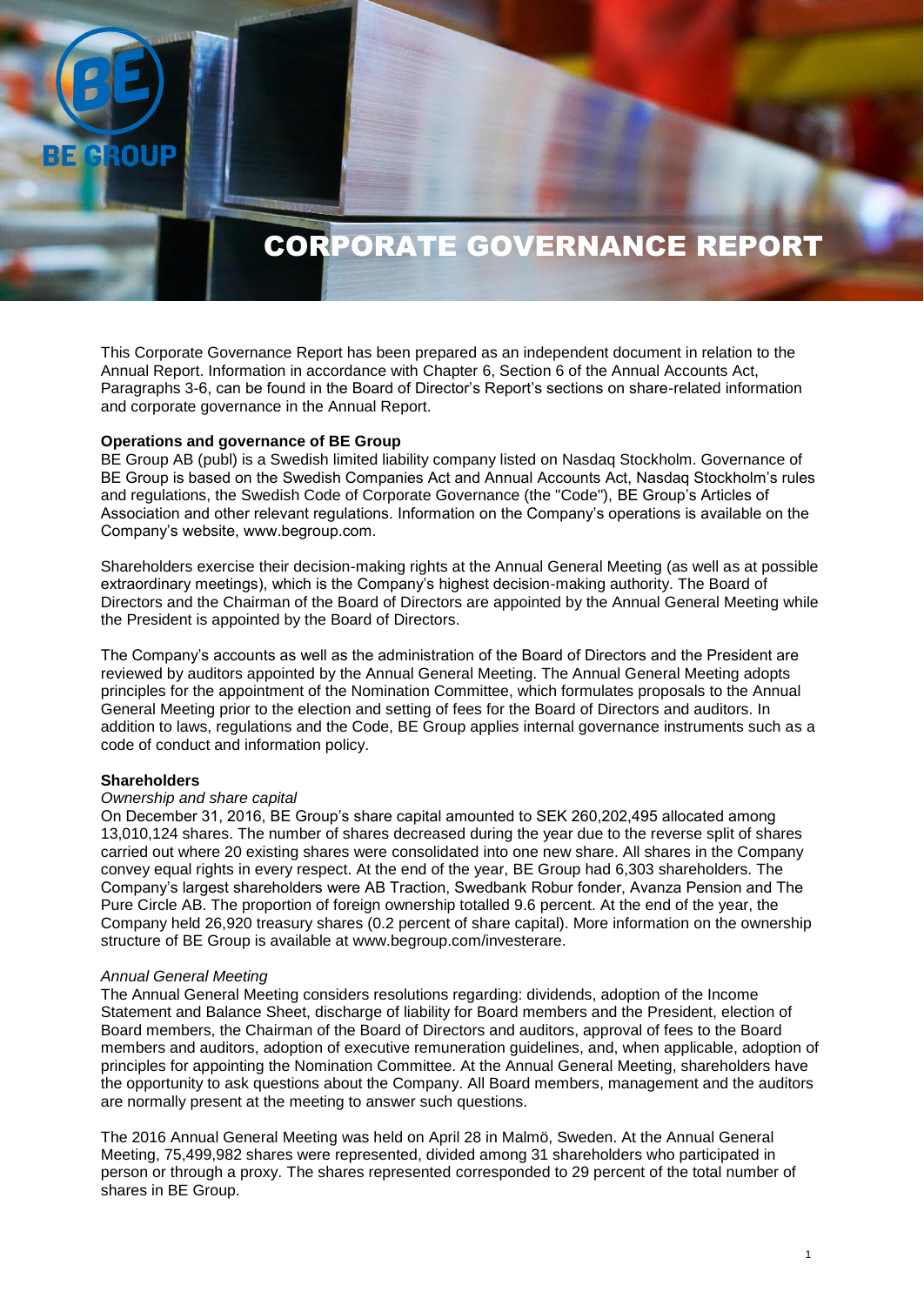The Annual General Meeting re-elected Board members Petter Stillström, who was also elected as the Chairman of the Board of Directors, Charlotte Hansson, Lars Olof Nilsson and Jörgen Zahlin. Esa Niemi and Mikael Sjölund were elected as new Board members in the Company. Roger Bergqvist had declined re-election. The accounting firm Öhrlings PricewaterhouseCoopers AB was re-elected as the auditor for the Company.

Some of the Annual General Meeting's other resolutions were that:

• in accordance with the proposal by the Board of Directors, not to pay a dividend for financial year 2015; • to pay Board fees totalling SEK 1,400,000, of which an unchanged SEK 420,000 was to the Chairman of the Board of Directors and SEK 210,000 each to the other members elected by the Annual General Meeting. The Annual General Meeting decided that remuneration for work in the audit committee shall be paid in an amount of SEK 150,000 and that no remuneration will be paid for work on the Remuneration Committee. It shall be possible for companies that are wholly owned by Board members to issue invoices for Board fees on the condition that this remains cost-neutral for BE Group;

• to adopt guidelines for remuneration of senior executives, which primarily entail that salaries and other remuneration conditions for management shall be market-based and that variable remuneration should be at most 50 percent of fixed salary. Where notice of termination is issued by BE Group, fixed salary during the period of notice shall not exceed an amount equivalent to at most 12 months' fixed salary.

• to authorize the Board of Directors, on one or several occasions and not later than the 2017 Annual General Meeting, to make decisions regarding the transfer of treasury shares for the purpose of financing smaller corporate acquisitions.

• in accordance with the Board's proposal to authorize a change in the Articles of Association and a reverse split of the Company's shares, whereby 20 existing shares are consolidated into one new share (reverse split 1:20). The Board of Directors was authorized to determine the record date for the reverse split.

# *Nomination Committee*

As resolved by the Annual General Meeting, the Nomination Committee must consist of four members, who, in addition to the Chairman of the Board of Directors, shall include representatives for each of the three largest shareholders in the Company in terms of voting rights, as of August 31 each year. The names of the three shareholder representatives and the shareholders they represent shall be announced as soon as the Nomination Committee has been appointed and at least six months before the Annual General Meeting. Unless the members agree otherwise, the member who represents the largest shareholder in terms of voting rights shall be Chairman of the Nomination Committee. If a member of the Nomination Committee resigns before the process is complete, a substitute nominated by the same shareholder may take that member's place. If a significant change takes place in the Company's ownership structure after August 31, rules are in place regarding how the composition of the Nomination Committee can be changed. Prior to the 2017 Annual General Meeting, the Nomination Committee consists of Bengt Stillström (AB Traction), Chairman, Petter Stillström, (Chairman of the Board of Directors of BE Group), Jan Andersson (Swedbank Robur Funds) and Fredrik von Baumgarten (The Pure Circle).

The Nomination Committee is tasked with: submitting to the Annual General Meeting its nominations for Chairman of the Board of Directors and other Board members accompanied by a justified statement regarding the proposal, proposing fees for the Board of Directors and the auditors and any remuneration for committee work, proposing auditors and nominating an individual to serve as the chairman of the Annual General Meeting. The Nomination Committee is also charged with assessing the independence of Board members in relation to the Company and major shareholders.

As a basis for its proposals to the 2017 Annual General Meeting, the Nomination Committee assessed whether the Board of Directors has a suitable composition and meets the requirements on the Board of Directors imposed by the Company's operations, position and conditions in other regards. The assessment was based on material including relevant sections of the evaluation of the Board's work performed under the Chairman's guidance.

## **The Board of Directors and its work**

## *Composition*

Under the Articles of Association, the Board of Directors of BE Group must consist of at least three and no more than ten Board members elected by the Annual General Meeting for a term that lasts until the end of the next Annual General Meeting. Over the year, the Board of Directors of the Company consisted of six members elected by the 2016 Annual General Meeting: Petter Stillström (Chairman), Charlotte Hansson, Esa Niemi, Lars Olof Nilsson, Mikael Sjölund and Jörgen Zahlin, as well as employee representative Mikael Törnros. Please refer to the Annual Report for a more detailed presentation of the Board members. All members are independent in relation to BE Group and executive management. With the exception of Petter Stillström, all Board members are considered independent in relation to BE Group's principal owners.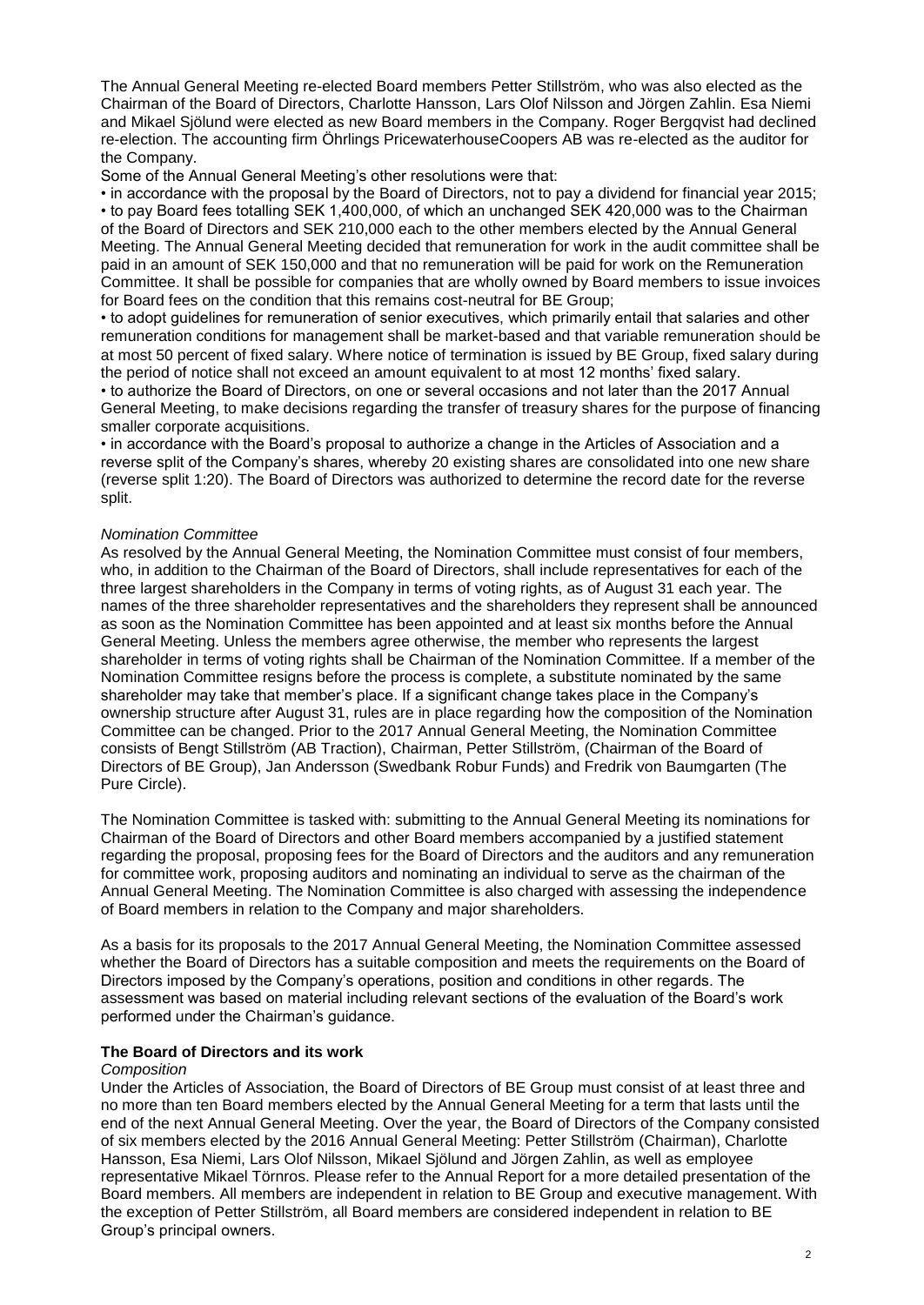From Group Management, the President and the CFO normally attend Board meetings and report on the Group's development. Apart from the members of the Board of Directors, other officers of BE Group and external parties participated in Board meetings to present reports on particular issues. The Company's CFO served as the secretary of the Board in 2016.

## *Rules of procedure of the Board of Directors*

The Board of Directors is appointed by BE Group's shareholders to have ultimate responsibility for the Group's organization and administration of the Group's interests. At the statutory Board of Directors meeting directly following the Annual General Meeting, the Board of Directors adopted rules of procedure that closely regulates its work and responsibility as well as the special work tasks that are the responsibility of the Chairman of the Board.

The Chairman of the Board, Petter Stillström, leads the Board's work and monitors the operation through a continuous dialogue with the President. Through monthly reports and Board meetings, the Board of Directors obtains information about BE Group's economic and financial status. Prior to every Board meeting, the Chairman and the President review those issues that shall be addressed at the meeting. Documentation for the Board's handling of the issues is sent to the Board members approximately one week before every Board of Directors meeting. The Board of Directors has also established sets of instructions for the President and for financial reporting to the Board of Directors and has adopted other special policies.

The Board has a Remuneration Committee and an Audit Committee. The members of the committees are appointed annually by the Board of Directors at its statutory meeting following its election by the Annual General Meeting. Instructions to the Committees are included in the rules of procedure of the Board of Directors.

# *Work of the Board of Directors in 2016*

During 2016, the Board of Directors held 10 meetings, of which four were held over the telephone. According to the rules of procedure, the Board of Directors shall meet on five occasions per year, in addition to its statutory meeting. Additional meetings shall be held as necessary. One of the meetings during the year is regularly held at one of BE Group's operative units. The table on the nets page provides a report of attendance by Board members at the five meetings prior to the Annual General Meeting and the five meetings after the Annual General Meeting. As shown, attendance at Board meetings during the year was excellent.

## *Evaluation of the Board of Directors' work*

The Chairman ensures that the Board of Directors and its work are evaluated annually and that the result of the evaluation is passed on to the Nomination Committee. The evaluation is made by the Board of Directors itself using a questionnaire where their work within a number of areas are judged. The Chairman of the Board summarizes the evaluation used as the base for a discussion within the Board of Directors regarding the development of the Board of Directors' work. The purpose is to examine how the Board of Directors´ work can be more efficient and to clarify potential need of additional skills in the Board of Directors.

## *Audit Committee*

The Audit Committee meets prior to every reporting date and where there is a need for additional meetings. The committee prepares a number of questions for the Board of Directors' decision and supports the Board of Directors in its work to carry out its responsibility within the areas, auditing and internal control as well as to quality-assure BE Group's financial reporting, which requires that the Company have a satisfactory organization and appropriate processes.

Each year, the Company's auditors formulate a proposed audit policy and present this to the Audit Committee. Once the proposal has been reviewed and commented on by the Committee, a final proposal is submitted for approval by the Board of Directors. The work is focused on assuring the quality and accuracy of financial accounting and reporting, internal financial control efforts, as well as the Group's compliance with applicable regulations. In addition, the Audit Committee has repeated contact with the Company's auditor with the purpose of generating an ongoing exchange of information and to assess the auditor's efforts. The Committee may establish guidelines concerning what services, other than auditing services, which BE Group may procure from the auditor.

The Audit Committee consists of Lars Olof Nilsson (Chairman), Petter Stillström and Jörgen Zahlin and meets the requirements imposed in terms of expertise in accounting or auditing. The work of the Committee is regulated by a special set of instructions adopted by the Board of Directors as part of its agenda.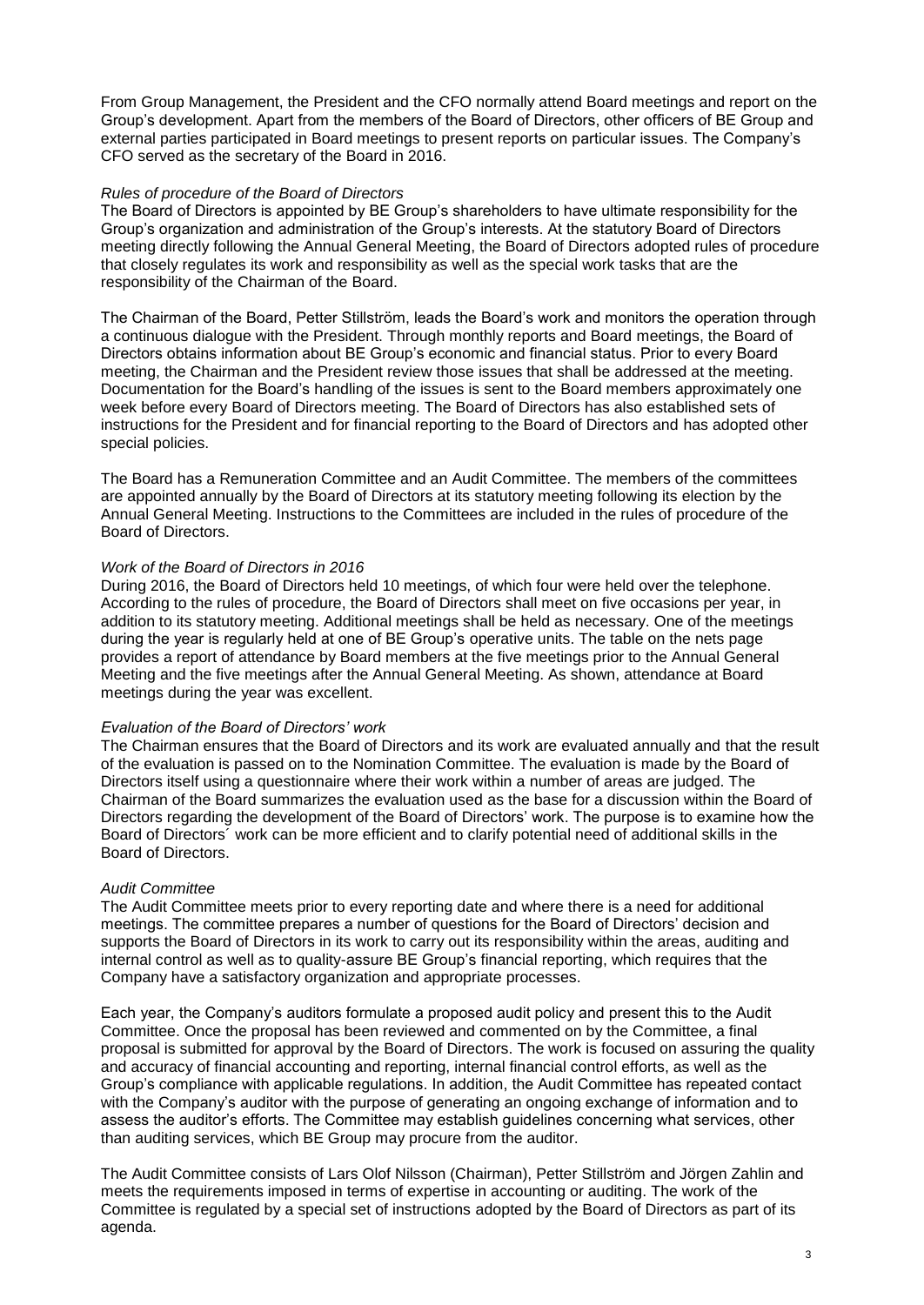The Audit Committee met six times in 2016. Meetings of the Audit Committee are minuted and reported orally at Board meetings.

#### *Remuneration Committee*

The assignment of the Remuneration Committee is to address matters related to salaries and other terms of employment, pension benefits and the bonus system for the President and the managers reporting directly to him. The Committee makes decisions regarding the remuneration of senior executives other than the President, based on proposals by the President. The Remuneration Committee was also tasked with drafting executive remuneration policies that the Board of Directors will present to the Annual General Meeting for resolution. The Remuneration Committee has also been tasked with monitoring and assessing variable remuneration programs for senior executives that were ongoing or terminated during the year and with monitoring and assessing the application of the guidelines for remunerations for senior executives. The members of the Remuneration Committee were the Chairman of the Board Petter Stillström and Jörgen Zahlin. The work of the Committee is regulated by a special set of instructions adopted by the Board of Directors as part of its agenda. The Remuneration Committee held one meeting in 2016, at which both members were present. In addition, members have had a continuous dialogue. The meeting of the Remuneration Committee is minuted and reported orally at a Board meeting.

#### *Board remuneration*

The fees for the Board members elected by the Annual General Meeting are determined by the Annual General Meeting on the basis of the Nomination Committee's proposal. Employee representatives to the Board of Directors do not receive Board members' fees. In accordance with a resolution by the 2016 Annual General Meeting, a fee of SEK 420,000 was paid to the Chairman of the Board for the period extending from the 2016 Annual General Meeting until the 2017 Annual General Meeting The other Board members were each paid SEK 210,000 for the same term of office. In addition, the members of the Audit Committee were paid fees totalling SEK 150,000, of which SEK 70,000 was paid to the Chairman of the Committee and SEK 40,000 each to the other two members. No fees were paid to the members of the Remuneration Committee.

|                                       |                |                           |                                                     |                           |                      |                                         |                                         | Independent<br>from the<br>company |                                    |
|---------------------------------------|----------------|---------------------------|-----------------------------------------------------|---------------------------|----------------------|-----------------------------------------|-----------------------------------------|------------------------------------|------------------------------------|
|                                       | <b>Elected</b> | <b>Attendance</b><br>2016 | <b>Committee work</b>                               | <b>Attendance</b><br>2016 | <b>Board</b><br>fees | <b>Audit</b><br><b>Committee</b><br>fee | Remuneration<br><b>Committee</b><br>fee | and<br>company<br>management       | Independent<br>of larger<br>owners |
| Petter Stillström, Chairman           | 2012           | 10 of 10                  | Audit Committee<br>Remuneration<br>Committee        | 6 of 6<br>1 of 1          | 420,000              | 40,000                                  |                                         | Yes                                | No                                 |
| Roger Bergqvist <sup>1)</sup>         | 2007           | 4 of 10                   |                                                     |                           | 70,000               |                                         |                                         | Yes                                | Yes                                |
| <b>Charlotte Hansson</b>              | 2014           | 9 of 10                   |                                                     |                           | 210,000              |                                         |                                         | Yes                                | Yes                                |
| Lars Olof Nilsson                     | 2006           | 10 of 10                  | <b>Audit Committee</b>                              | 5 of 6                    | 210,000              | 70,000                                  |                                         | Yes                                | Yes                                |
| Jörgen Zahlin                         | 2013           | 10 of 10                  | <b>Audit Committee</b><br>Remuneration<br>Committee | 6 of 6<br>1 of 1          | 210,000              | 40,000                                  | ٠                                       | Yes                                | Yes                                |
| Esa Niemi <sup>2)</sup>               | 2016           | 6 of 10                   |                                                     |                           | 140,000              |                                         |                                         | Yes                                | Yes                                |
| Mikael Sjölund <sup>2)</sup>          | 2016           | 6 of 10                   |                                                     |                           | 140,000              |                                         |                                         | Yes                                | Yes                                |
| Mikael Törnros (A) 3)                 | 2016           | 6 of 10                   |                                                     |                           |                      |                                         |                                         |                                    |                                    |
| Christian Andersson (A) <sup>4)</sup> | 2015           | 1 of 10                   |                                                     |                           |                      |                                         |                                         |                                    |                                    |
| Thomas Berg (A) $4$ )                 | 2000           | 1 of 10                   |                                                     |                           |                      |                                         |                                         |                                    |                                    |

**1,400,000 150,000**

*1)Left the Board at the 2016 AGM*

*2)Elected to the Board at the 2016 AGM. Mikael Sjölund had one consulting assignment in Lecor Stålteknik AB during the year. The consulting assignment was not related to his Board appointment and the total cost for the year was SEK 30,000.*

*3) Elected as the employee representative on the Board in April 2016*

*4)Left the Board in February 2016*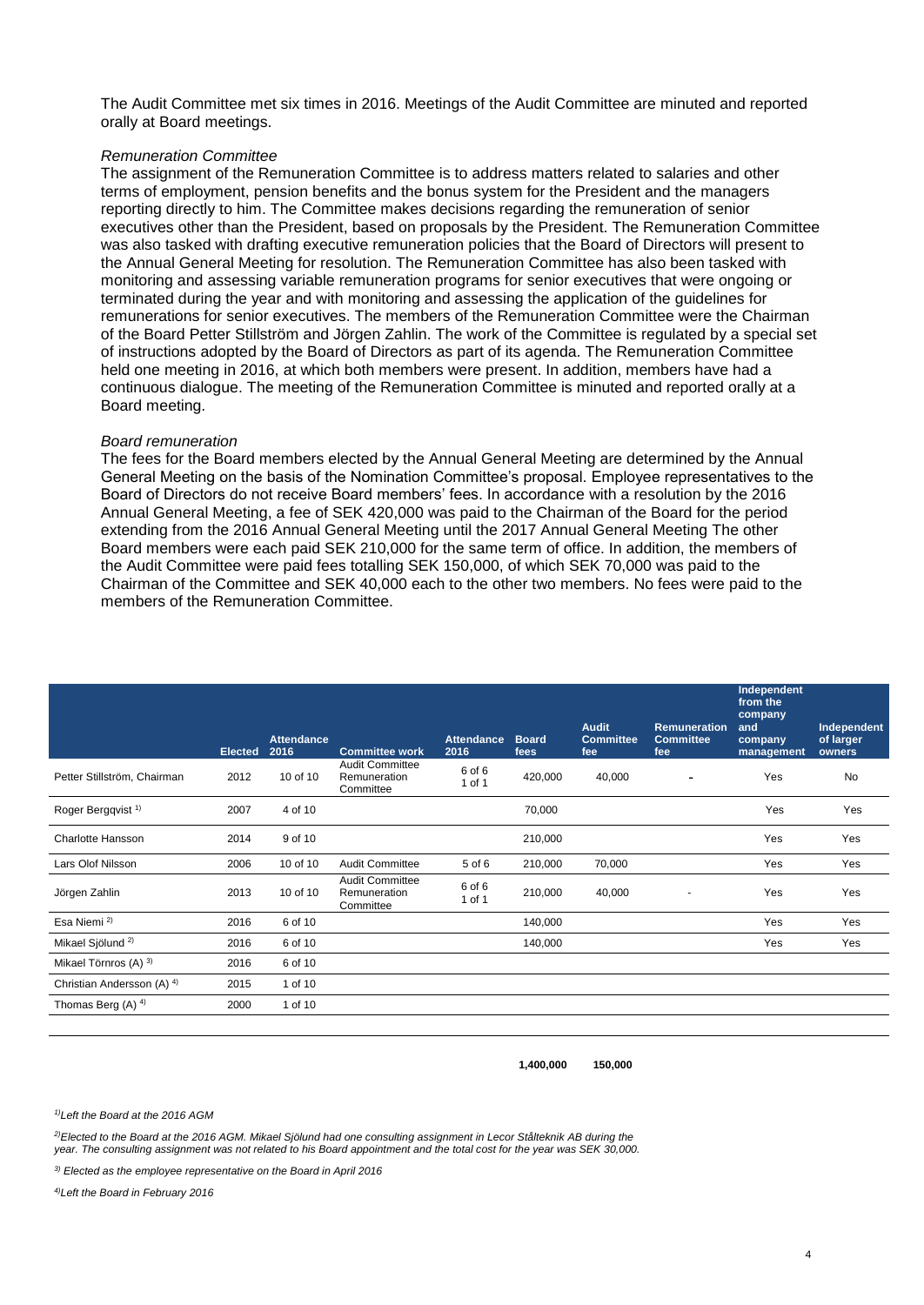## **Group management**

After the reorganization carried out during the second quarter of 2016, Group management of BE Group consisted of the President and CEO, the CFO, the Business Area Manager for Finland & Baltics and the Group Sourcing director. The President leads operations within the parameters set by the Board of Directors. BE Group's Group management meets continuously under the leadership of the President in order to follow-up the operations and discuss Group-wide issues and also to formulate proposals for a strategic plan, business plan and investment documentation that the President thereafter presents to the Board of Directors for a decision. A more detailed presentation of Group management is provided in the Annual Report.

## **Auditors**

At the 2016 Annual General Meeting, the auditing firm Öhrlings PricewaterhouseCoopers AB was reelected to be the auditor for a period of one year. Eva Carlsvi, Authorized Public Accountant, is the Auditor-in-Charge. The auditor maintains regular contact with the Audit Committee and Group Management. The auditor works according to an audit plan, into which the opinions of the Board of Directors have been incorporated, and has reported its observations to the Board of Directors. Reports have been submitted during the progress of the audit and in connection with the adoption of the 2016 Year-end Report. The auditor also participates in the Annual General Meeting, where she outlines the audit process and her observations in an audit report. Remuneration to auditors is paid based on calculations in accordance with agreements that have been made. Information regarding remuneration in 2016 is provided in Note 4 of the Annual Report.

# **Board of Directors' report regarding internal control**

The purpose of internal control of financial reporting is to provide reasonable assurance regarding quality and reliability in the external financial reporting and to ensure that the reports are prepared in accordance with accepted accounting standards, applicable laws and provisions and other requirements for listed companies. To ensure this, the Company had the COSO framework as its point of departure.

## *Internal control function*

The Board of Directors and the Audit Committee follow up BE Group's assessment of internal control by means including discussions with BE Group's auditors. Given the above, the Board of Directors has elected not to maintain a special internal audit unit. To test the internal control environment, a selfassessment is conducted, among other efforts, based on a Group-wide control framework. The Group's CFO reports the results of the test done of the internal control to the Audit Committee of the Board of Directors. BE Group's internal control of financial reporting covers five main areas: establishment of a control environment, risk assessment, control activities, information and communications and follow-up.

## *Control environment*

BE Group has a simple legal and operational structure and an established governance and internal control system. This allows the organization to react quickly to external changes. Operational decisions are made at the Group or business area level, while decisions on strategy, business direction, acquisitions and general financial issues are made by the Board of Directors and Group Management of BE Group. Internal control of financial reporting at BE Group is designed to work within this organization. Clear regulations on delegation of authority and responsibilities are followed within BE Group, which follow Group structure.

Since 2012, the Board of Directors has applied a so-called "whistle blower" policy, which means that all employees have the possibility to anonymously report if they discover improprieties or illegal actions that affect vital interests for BE Group or the life and health of individual persons. The policy applies to improprieties committed by people in executive positions or other key personnel within the Company.

## *Risk assessment*

The risk assessment is based on a risk review that is updated annually and reported to the Audit Committee. Based on the results of this review, focus is set for the internal control work in the future.

# *Control activities*

The risks identified with regard to financial reporting are managed through the Company's control activities, such as authorization controls in IT systems and signature authentication. Detailed economic analysis of business performance including follow-up against business plans and forecasts supplements operations-specific controls and provides an overall assessment of reporting quality.

## *Information and communication*

The Group maintains channels of information and communication that serve to safeguard completeness and accuracy in financial reporting. Policies, manuals and job descriptions are available on the Company intranet and/or in printed form.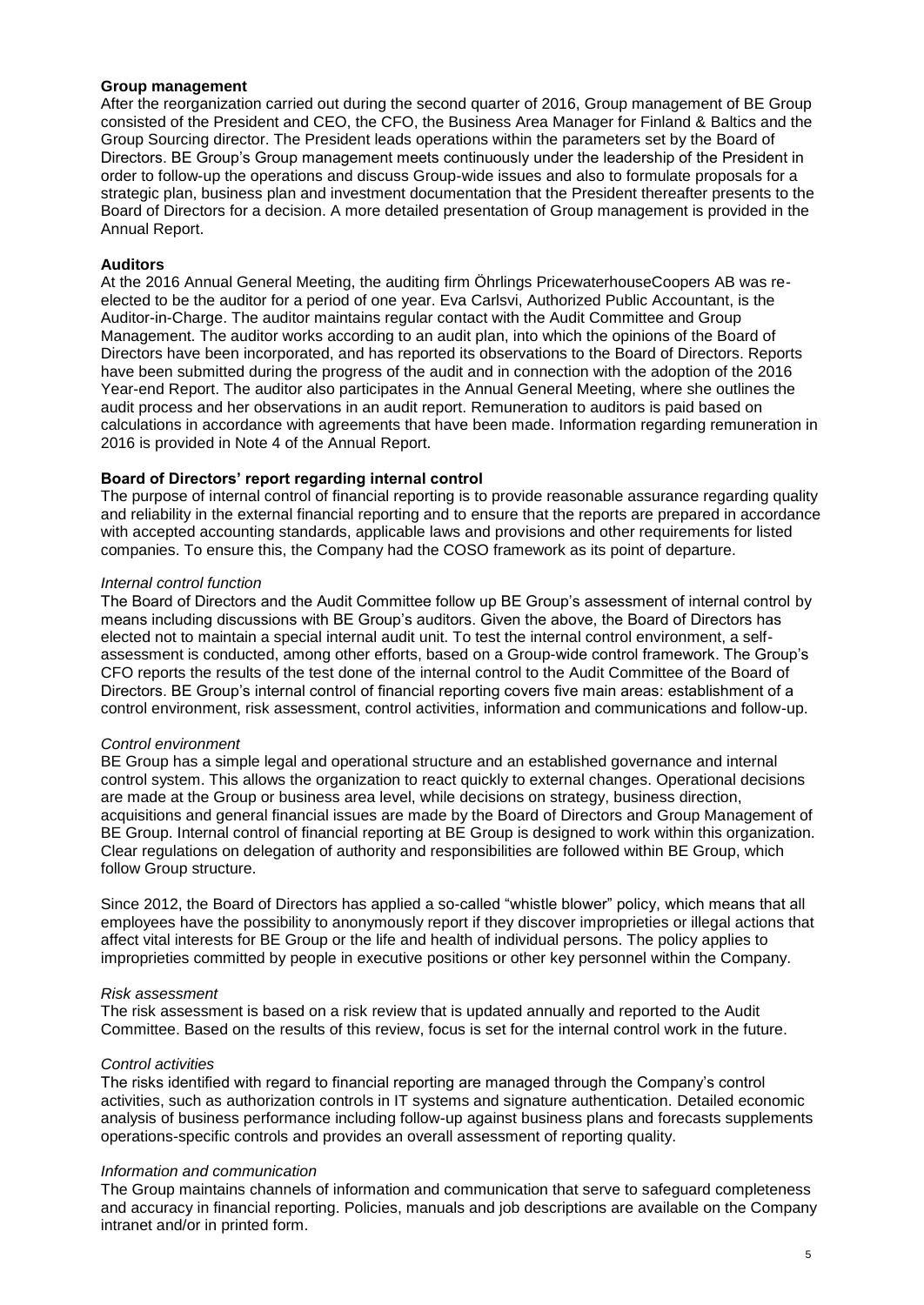## *Follow-up*

The President is responsible for internal control being organized and followed up in accordance with the guidelines adopted by the Board of Directors. Financial control is exercised by the Corporate Finance Department. Financial reporting is analysed monthly at a detailed level. The Board of Directors has followed up financial reporting at Board meetings and BE Group's auditor has reported its observations to the Board of Directors. The Board of Directors has received monthly financial reports and the Company's financial situation was discussed at every Board meeting.